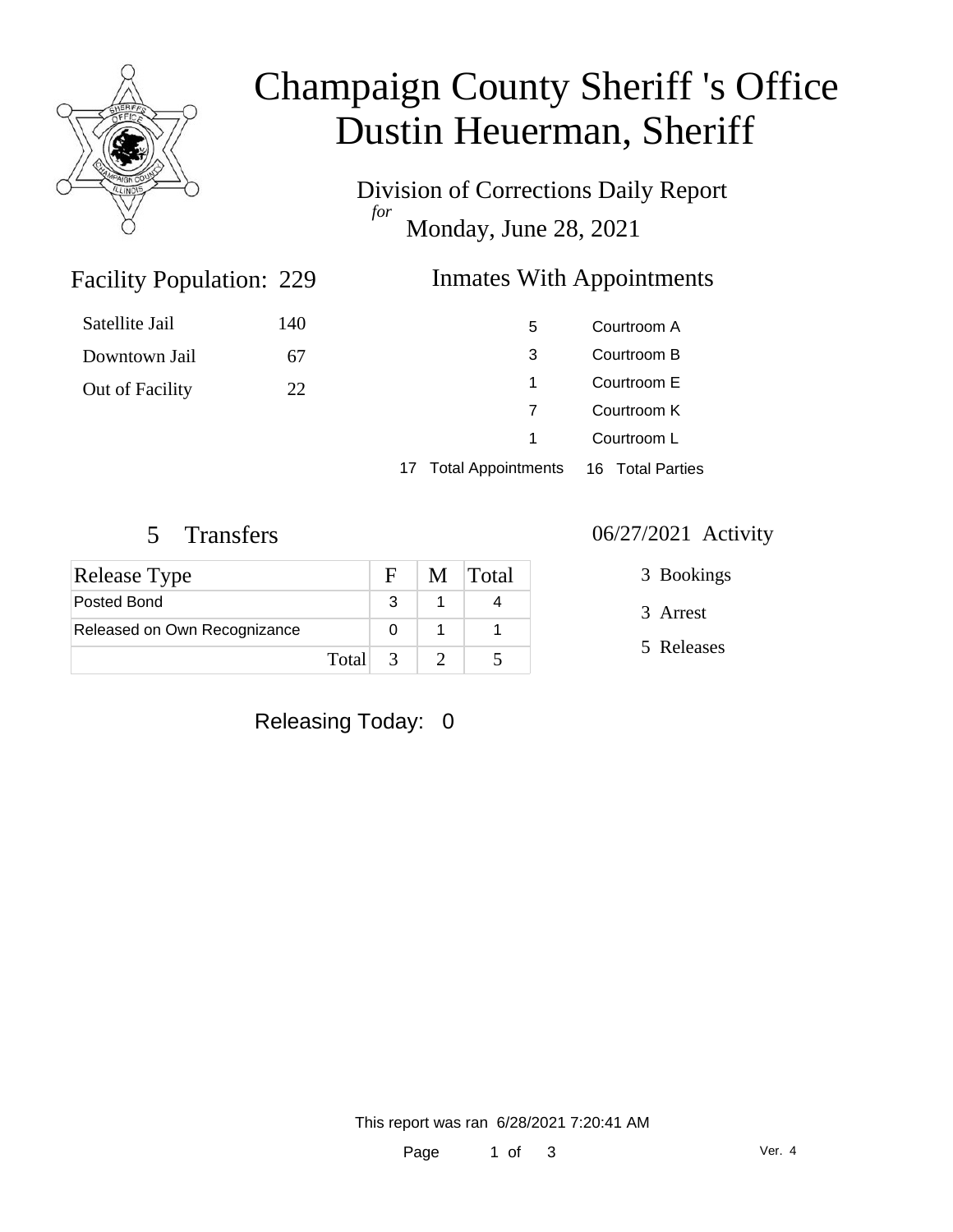

# Champaign County Sheriff 's Office Dustin Heuerman, Sheriff

Division of Corrections Daily Report *for* Monday, June 28, 2021

#### Custody Status Count

- Civil Other 1
- Electronic Home Dentention 21
	- Felony Arraignment 9
		- Felony Other 3
	- Felony Pre-Sentence 6
		- Felony Pre-Trial 131
	- Felony Sentenced CCSO 3
	- Felony Sentenced IDOC 30
		- Hold Sentenced CCCC 1
		- Hold Sentenced IDOC 1
		- Misdemeanor Pre-Trial 9
			- Petition to Revoke 5
			- Remanded to DHS 7
	- Traffic Sentenced CCSO 2
		- Total 229

This report was ran 6/28/2021 7:20:41 AM